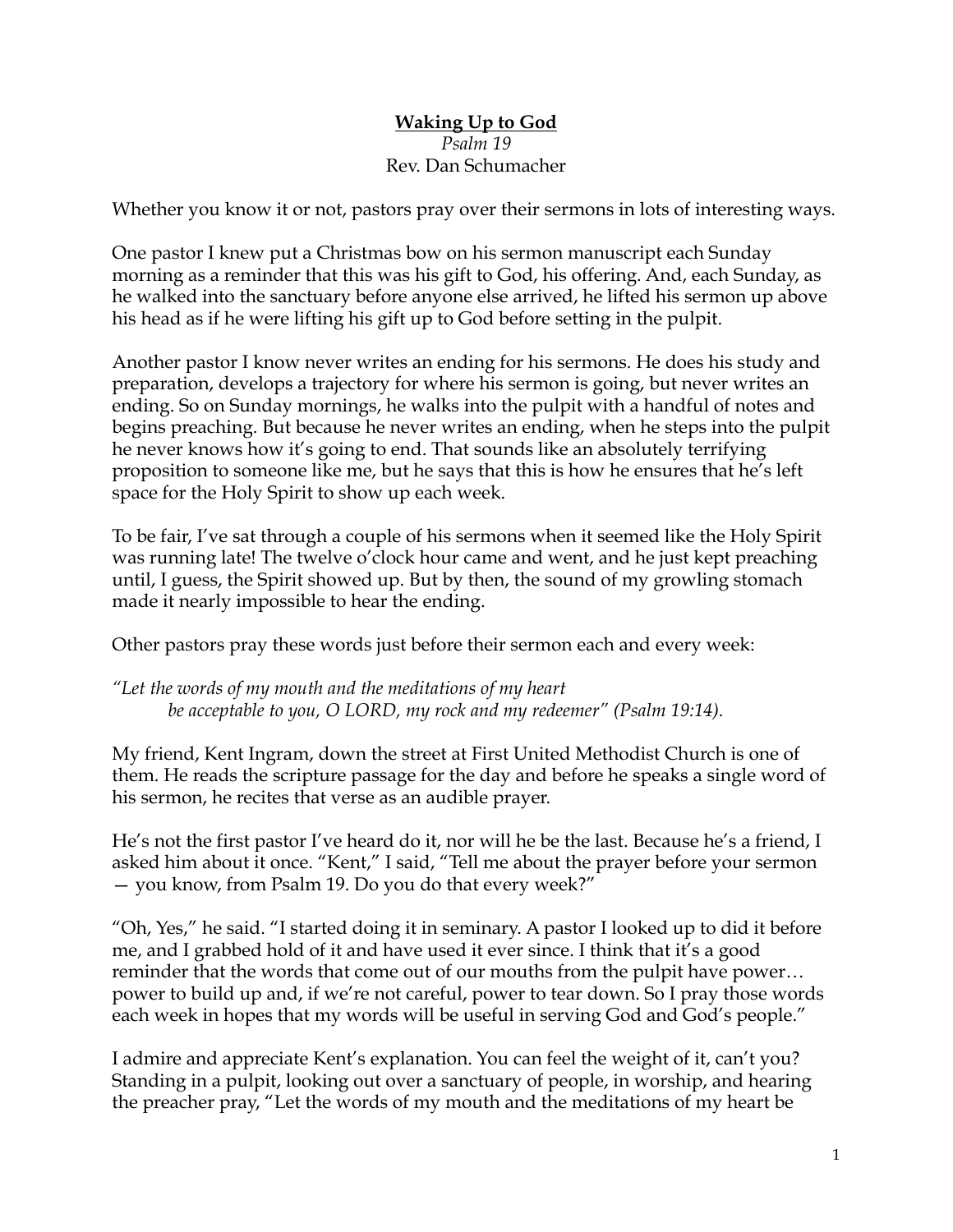acceptable to you, O LORD" gives the moment a natural heft. It can bring us to attention, I think. It can make us ready to hear a word from God.

There's only one problem with it: if the *only* time we ever hear this prayer is when it's recited by preachers just before they preach, then we might be persuaded to think that it's a prayer *exclusively* for preachers.

But it's not. It is a prayer for anyone who wants to wake up to the presence of God in their lives.

Psalm 19, as a whole, is an alarm clock that is trying to wake us up to the Divine. It is trying to shake us from our sleep and to wake our hearts to God. C.S. Lewis considered it "the greatest poem in the psalter and one of the greatest lyrics in the world" because of its call for us to wake up to the wonder of God in the world (*Reflections on the Psalms*, 56)

*Where* can God be found?

"The *heavens* are telling the glory of God; and the *firmament* proclaims his handiwork" (Psalm 19:1).

Just look around, it says. *All nature sings, and round us rings the music of the spheres*  (Maltbie Babcock, "This is My Father's World," 1901). Creation itself testifies to the glory of the Creator.

*When* can God be found?

"*Day to day* pours forth speech, and *night to night* declares knowledge" (Psalm 19:2).

God can be found *every* day and *every* night, if we will but look, if we will but listen.

Why is it that we think that God can only be found within the four walls of the church between 10:30 and 11:30 AM on Sunday mornings?

Barbara Brown Taylor suggests, "Somewhere along the line, we bought — or were sold — the idea that God is chiefly interested in religion" (*An Altar in the World,* 6). We have been deceived or have been deceiving ourselves to believe that the presence of God has been constrained only to buildings with stained glass windows.

Don't you remember the story of Jacob falling asleep in the wilderness between Beersheba and Haran (Gen. 28:10ff)? He laid down in that barren place, right on the dirt, and he pulled a stone under his head as a pillow and drifted off to sleep. That night he dreamt of a ladder reaching from earth up to heaven. He watched as angels of God ascended and descended on it. Then, in his dream, God stood next to him and blessed him.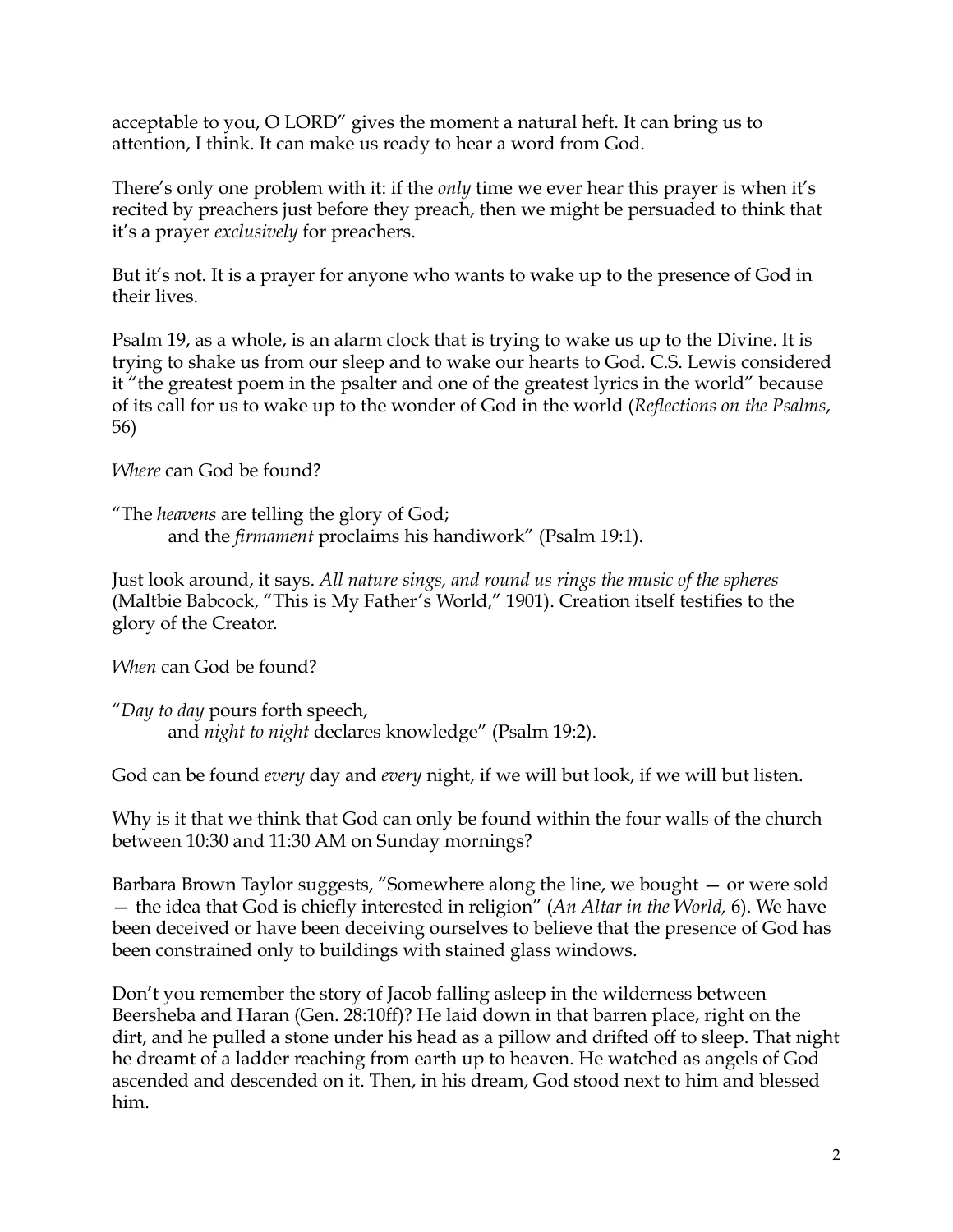When Jacob woke up, he was sitting on the same patch of dirt, the same brown sand on which he had fallen asleep. He looked up and the same hills still surrounded him. He looked down, and the rock he'd slept on was still just an ordinary rock. Nothing at all had changed, and yet, somehow, everything was different.

What had happened?

Jacob had been woken up to the presence of God. And guess what? He wasn't in a church building or a temple or a synagogue. He was in the desert. He said, "Surely the LORD is [even] in this place — *and I did not know it!*" And then he took the stone that he'd used as a pillow and he used it to build an altar, right then and there, and he called it Beth-el — "the house of God."

Haven't you ever had the experience of sitting under the stars or at the edge of an ocean or on top of a mountain, taking in the immensity of it all and thinking: "Surely God is in this place — and I did not know it?" If you have, then you know, at least in part, what it means to be awakened to God in creation.

Adele Ahlberg Calhoun refers to such experiences as *visio divina,* or *holy seeing.* When we practice being present to God *in creation,* what we're doing is *praying with our eyes* (*Spiritual Disciplines Handbook*, 47.)

It's not a terribly difficult concept for us Coloradans to grasp. For nearly seven years now, I have woken up each morning, looked at the peak aglow in the morning sun, and said to myself, "I cannot believe that I get to live *here*." Only someone who has lived in New Jersey understands the full weight of what I mean when I say that…

"I cannot believe that I get to live *here*" is the prayer of gratitude that I pray to God with my eyes every single day.

But as much as Psalm 19 points to creation as a means for catching a glimpse of the Creator, it also says that there is another way to know God, namely, through *scripture:*

"The *law* of the LORD is perfect, reviving the soul; the *decrees* of the LORD are sure, making wise the simple; the *precepts* of the LORD are right, rejoicing the heart; the *commandment* of the LORD is clear, enlightening the eyes; the *fear* of the LORD is pure, enduring forever; the *ordinances* of the LORD are true, and righteous all together" (Ps. 19:7-9).

Far too often we read words like law, commandment, and decrees with a negative understanding. These are the things we can't do, aren't allowed to do, ought not do, if we desire to be good. But *laws, decrees, precepts, commandments, ordinances* are all words that point to that great, big Hebrew word, *torah —* which is best understood as *instruction,* and not *prohibition*.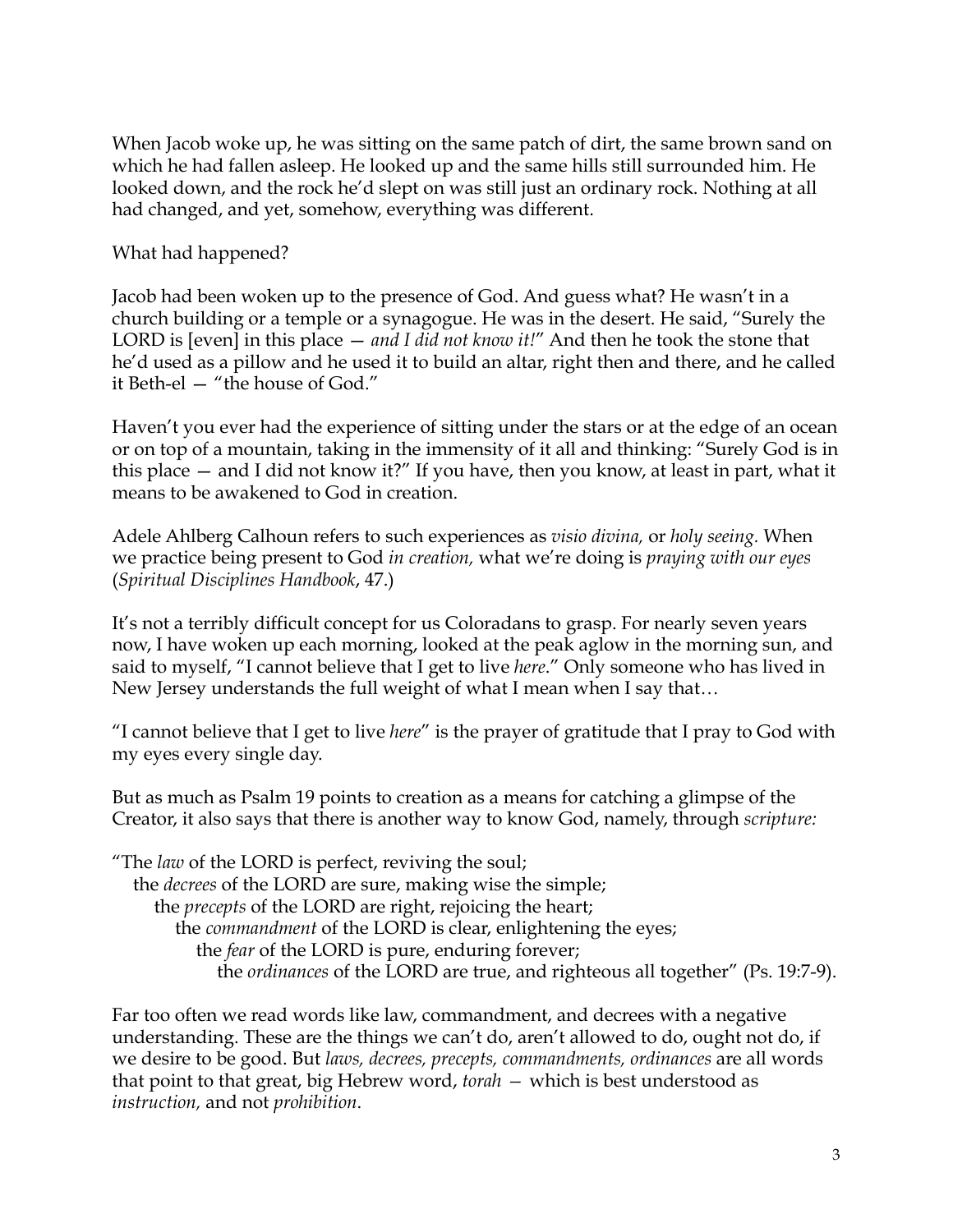Prohibition is about avoidance. If we can avoid these things we can be good. It's like trying to avoid land mines, trying to avoid sleeping dogs that you ought to let lie. But *instruction* is something different. *Instruction* invites us in*.* It pours into us. It illumines us. It fill us up.

One is about trying to be good from the outside-in; the other is about becoming good from the inside-out. We can fill our lives up with prohibitions, or we can have our lives filled up by instruction.

Several years ago now the great preacher, Fred Craddock, was buried at a simple service in his church in a small town in Georgia. In that service, Tom Long said this:

"The theologian Karl Barth once spoke of 'The Strange New World within the Bible.' For Fred, though, it was more like 'The Enchanted World within the Bible.' Fred did not so much interpret biblical texts as he *inhabited* them. He hung his cap and coat on the rack, sat down in the big rocking chair in the center of the room, and made himself at home in biblical texts…

This meant that biblical phrases and images were always on the tip of his tongue in the most unexpected and delightful ways, both in sermons and in ordinary conversation. I remember late one spring, when Fred, Barbara Brown Taylor, and I were all leading a preaching workshop together, that we took an evening off and went together to an Atlanta Braves baseball game. Four or five rows in front of us was a group of collegeage guys, who started the game in a rowdy mood and grew even louder and more disruptive as the game progressed. About the fifth inning, a group of black-shirted security guards, with earphones plugged in, came scurrying down the steps, stopped at the offending row and pointed at the ring-leader. They then grabbed him by the arms and muscled him unceremoniously out of the stadium. Barbara, Fred, and I sat silently for a moment, thinking about what we had just seen. Then Fred said, 'Must not have had on a wedding garment'" ("Craddock made 'our hearts more hospitable, our imaginations more free,' March 9, 2015).

When we let it, scripture gives us the lens we need to see the world as God does, and it is an invariably richer world in God's eyes — one that is more desirable than gold and sweeter than honey (Psalm 19:10).

But then the psalm makes its third and final movement. Suddenly, the tone shifts. The psalmist stops talking *about* God in the world and stops talking *about* God in scripture. Instead, the psalmists starts talking *to* God:

"Clear me from hidden faults.

Keep back your servant also from proud thoughts;

do not let them have dominion over me.

Then I shall be blameless,

and innocent of great transgression" (Psalm 19:12-13).